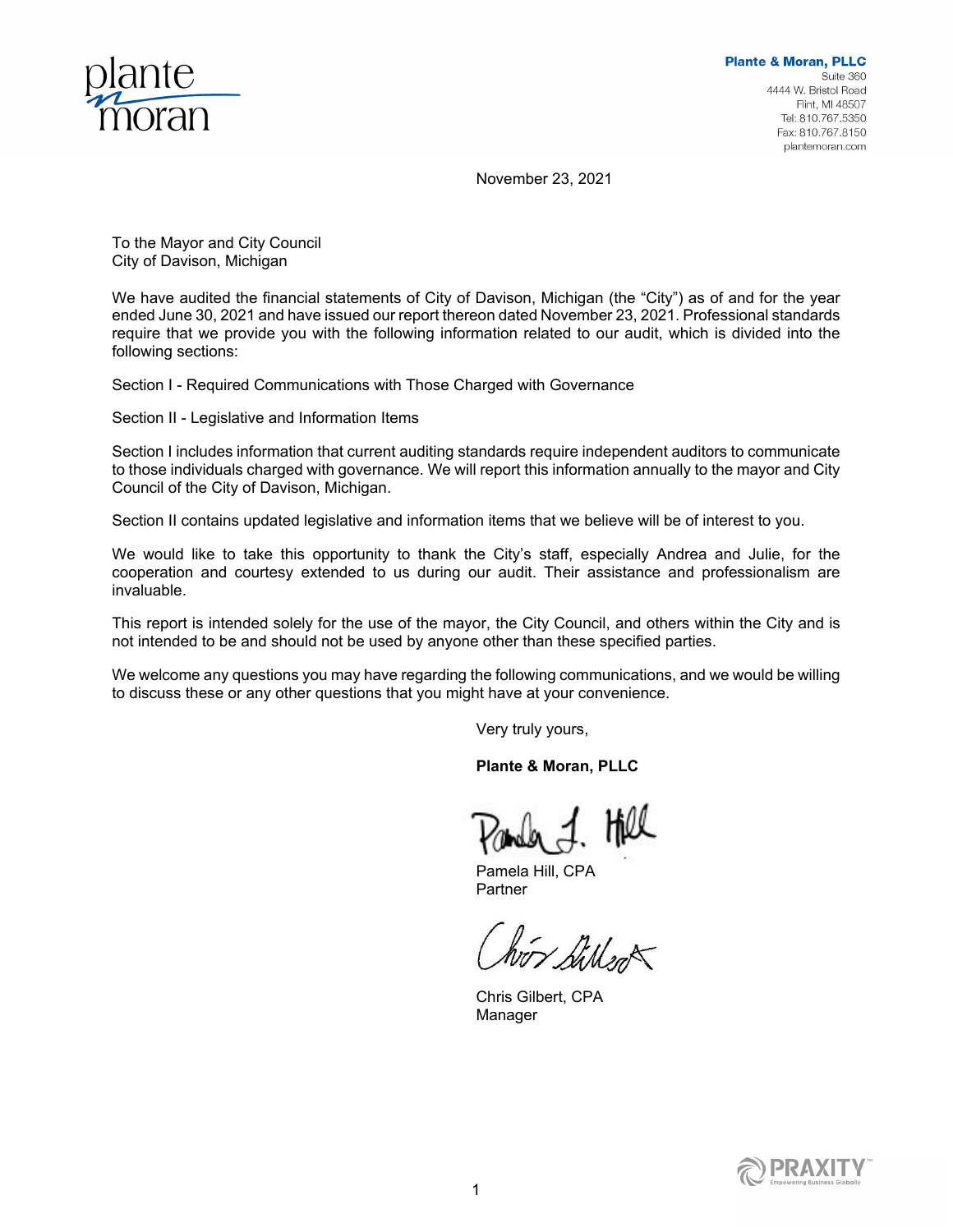# **Section I - Required Communications with Those Charged with Governance**

#### **Our Responsibility Under U.S. Generally Accepted Auditing Standards**

As stated in our engagement letter dated March 25, 2021, our responsibility, as described by professional standards, is to express an opinion about whether the financial statements prepared by management with your oversight are fairly presented, in all material respects, in conformity with U.S. generally accepted accounting principles. Our audit of the financial statements does not relieve you or management of your responsibilities. Our responsibility is to plan and perform the audit to obtain reasonable, but not absolute, assurance that the financial statements are free of material misstatement.

As part of our audit, we considered the internal control of the City. Such considerations were solely for the purpose of determining our audit procedures and not to provide any assurance concerning such internal control.

We are responsible for communicating significant matters related to the audit that are, in our professional judgment, relevant to your responsibilities in overseeing the financial reporting process. However, we are not required to design procedures specifically to identify such matters.

#### **Planned Scope and Timing of the Audit**

We performed the audit according to the planned scope and timing previously communicated to you in our meeting about planning matters on August 27, 2021.

#### **Significant Audit Findings**

#### *Qualitative Aspects of Accounting Practices*

Management is responsible for the selection and use of appropriate accounting policies. In accordance with the terms of our engagement letter, we will advise management about the appropriateness of accounting policies and their application. The significant accounting policies used by the City are described in Note 1 to the financial statements.

No new accounting policies were adopted, and the application of existing policies was not changed during the year except for the City's implementation of GASB 84, *Fiduciary Activities*.

We noted no transactions entered into by the City during the year for which there is a lack of authoritative guidance or consensus.

There are no significant transactions that have been recognized in the financial statements in a different period than when the transaction occurred.

Accounting estimates are an integral part of the financial statements prepared by management and are based on management's knowledge and experience about past and current events and assumptions about future events. Certain accounting estimates are particularly sensitive because of their significance to the financial statements and because of the possibility that future events affecting them may differ significantly from those expected.

The most sensitive estimates affecting the financial statements were the estimated net pension liability and net other postemployment benefit liability. Management's estimates of the net pension liability and net other postemployment benefit liability are based on the pension actuarial valuations and the other postemployment benefit valuation, respectively. We evaluated the key factors and assumptions used to develop the estimates in determining that they are reasonable in relation to the financial statements taken as a whole.

The disclosures in the financial statements are neutral, consistent, and clear.

### *Difficulties Encountered in Performing the Audit*

We encountered no difficulties in dealing with management in performing and completing our audit.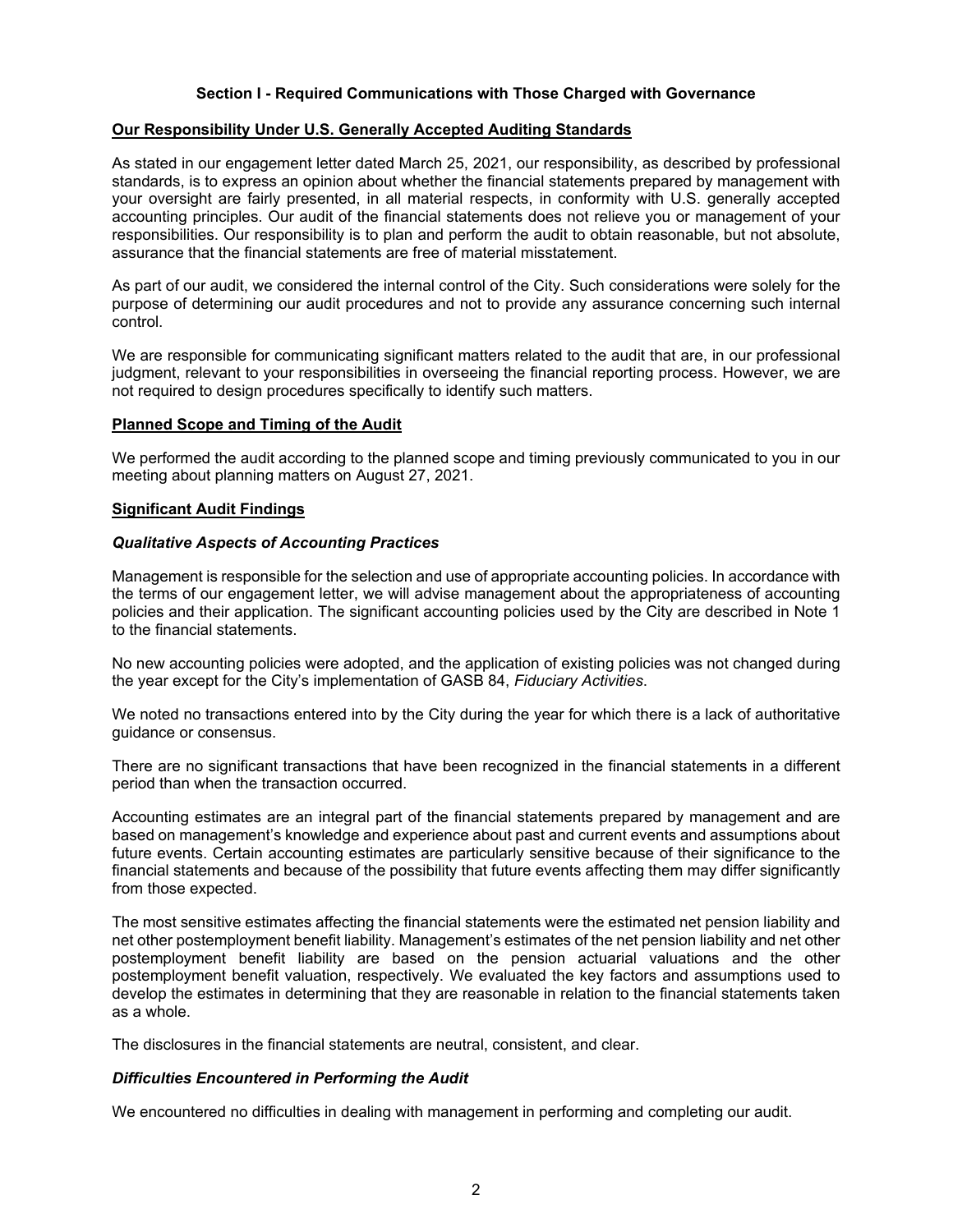# **Section I - Required Communications with Those Charged with Governance (Continued)**

### *Disagreements with Management*

For the purpose of this letter, professional standards define a disagreement with management as a financial accounting, reporting, or auditing matter, whether or not resolved to our satisfaction, that could be significant to the financial statements or the auditor's report.

We are pleased to report that no such disagreements arose during the course of our audit.

### *Corrected and Uncorrected Misstatements*

Professional standards require us to accumulate all known and likely misstatements identified during the audit, other than those that are trivial, and communicate them to the appropriate level of management. We did not detect any misstatements as a result of audit procedures.

# *Significant Findings or Issues*

We generally discuss a variety of matters, including the application of accounting principles and auditing standards, business conditions affecting the City, and business plans and strategies that may affect the risks of material misstatement, with management each year prior to our retention as the City's auditors. However, these discussions occurred in the normal course of our professional relationship, and our responses were not a condition of our retention.

# *Management Representations*

We have requested certain representations from management that are included in the management representation letter dated November 23, 2021.

### *Management Consultations with Other Independent Accountants*

In some cases, management may decide to consult with other accountants about auditing and accounting matters, similar to obtaining a second opinion on certain situations. If a consultation involves application of an accounting principle to the City's financial statements or a determination of the type of auditor's opinion that may be expressed on those statements, our professional standards require the consulting accountant to check with us to determine that the consultant has all the relevant facts. To our knowledge*,* there were no such consultations with other accountants.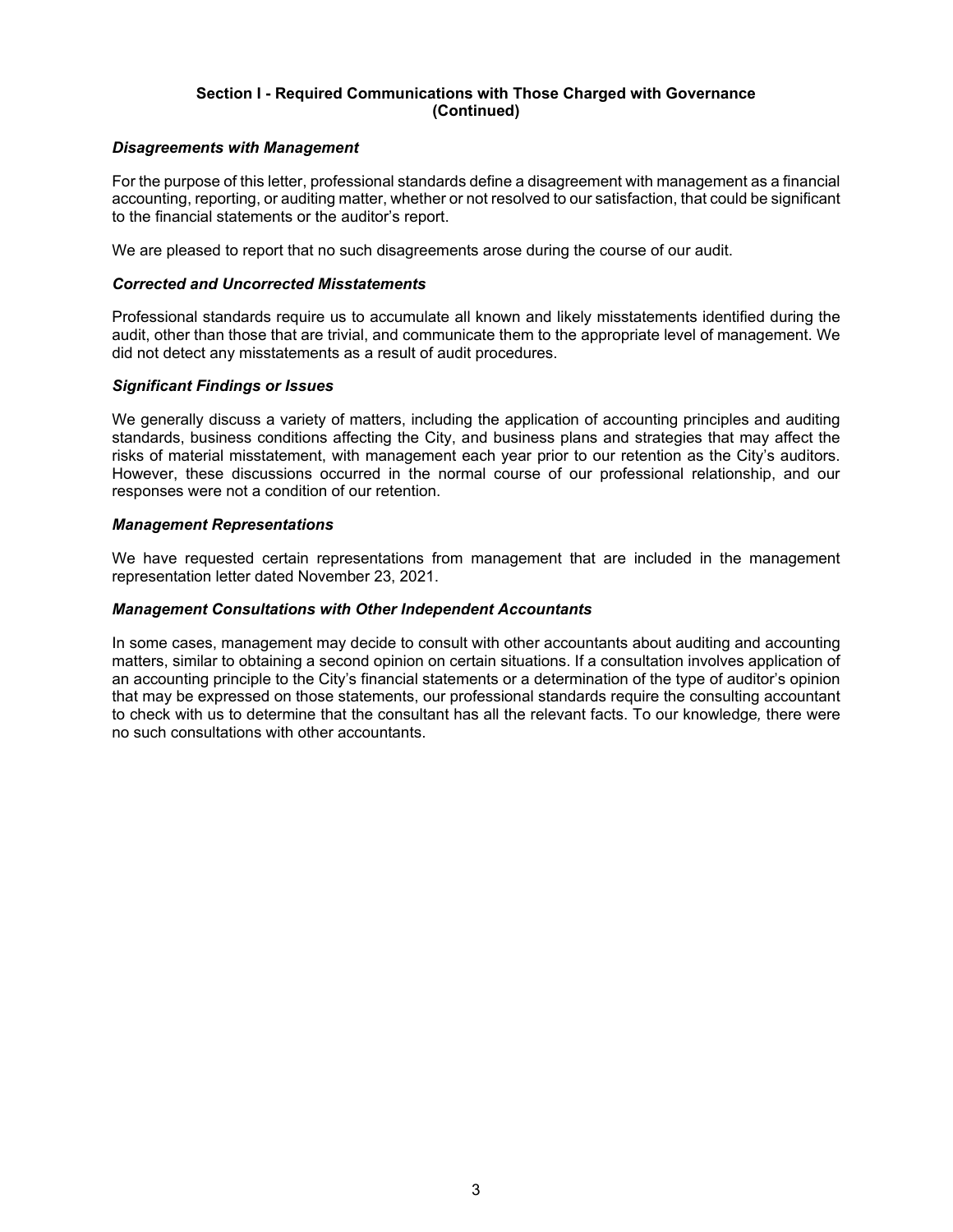# **Section II - Legislative and Informational Items**

# **COVID-19 Resource Center and ARPA**

Throughout the COVID-19 pandemic, Plante & Moran, PLLC's COVID-19 task force of leaders across the firm has monitored, addressed, and provided insight related to the virus and the unique challenges our local governments have faced while continuing to provide essential services to their communities through our COVID-19 resource center at https://www.plantemoran.com/explore-our-thinking/areas-of-focus/covid-19 government-resource-center. This will continue as our nation emerges from this crisis.

In March 2021, the president signed the American Rescue Plan Act (ARPA) into law, which included federal stimulus funding for state and local governments of all sizes. The largest of all funding streams, the Coronavirus State and Local Fiscal Recovery Funds (CSLFRF), represents a \$350 billion top-line allocation for state and local governments. Funding began to be distributed nationwide in May 2021, although smaller municipalities will need to wait for the funding to pass through their state governments. The U.S. Department of the Treasury recently published the interim final rule (IFR), which establishes a framework for determining the types of programs and services that are eligible uses of the CSLFRF funding.

The ARPA award terms provide that payments from the Fiscal Recovery Funds as a general matter will be subject to the provision of Title 2 U.S. Code of Federal Regulations Part 200, *Uniform Administrative Requirements, Cost Principles, and Audit Requirements for Federal Awards* (the "Uniform Guidance"), including the cost principles and restrictions on general provisions for selected items of cost. The City will need to understand these reforms and may be required to evaluate, document, and monitor internal procedures around compliance, including maintaining certain required policies.

The COVID-19 resource center is being continuously updated for the latest guidance and strategy related to CSLFRF and will help keep the City running smoothly through our nation's recovery.

Want to receive relevant content directly to your email? Subscribe at https://www.plantemoran.com /subscribe where you can customize your subscription preferences based on your specific interests and industry selection.

### **Michigan's COVID-19 Updates and Related Grant Programs**

The Michigan Department of Treasury has developed a webpage with numbered letters, memorandums, webinars, and resources regarding COVID-19 updates and related grant programs: https://www.michigan. gov/treasury/0,4679,7-121-1751\_98769---,00.html.

### **AICPA State and Local Government Client Affiliates**

The AICPA has adopted a revised auditor independence interpretation that impacts entities reporting under the GASB framework. The new rules define four types of affiliates (entities affiliated with your financial statements) that may expand the scope of our required auditor independence related to your audit. The four types of affiliates defined by the AICPA include entities included in your financial statements and certain entities excluded from your financial statements and may also include certain of your investment holdings. Because auditor independence is a shared responsibility between your organization and Plante & Moran, PLLC, you should be aware of and understand these changes. In addition, we will need your help to perform an initial evaluation under these revised standards and will also likely need your continuing assistance to comply with these rules in the future. The changes are effective for years beginning after December 15, 2021, which means we must be independent of your affiliates as of the first day of the year of required adoption, or July 1, 2022. For more information on these changes, please view our on-demand webinar https:/www.plantemoran.com/explore-our-thinking/events/2021/07/revised-state-andlocal-government-client-affiliates-independence-guidance.

# **Auditor Reporting Standards**

The AICPA Auditing Standards Board (ASB) issued several new standards that will be effective shortly, which will significantly change the independent auditor's report and make some changes to certain required audit procedures. The standards discussed below are both first effective for your fiscal year ending June 30, 2022.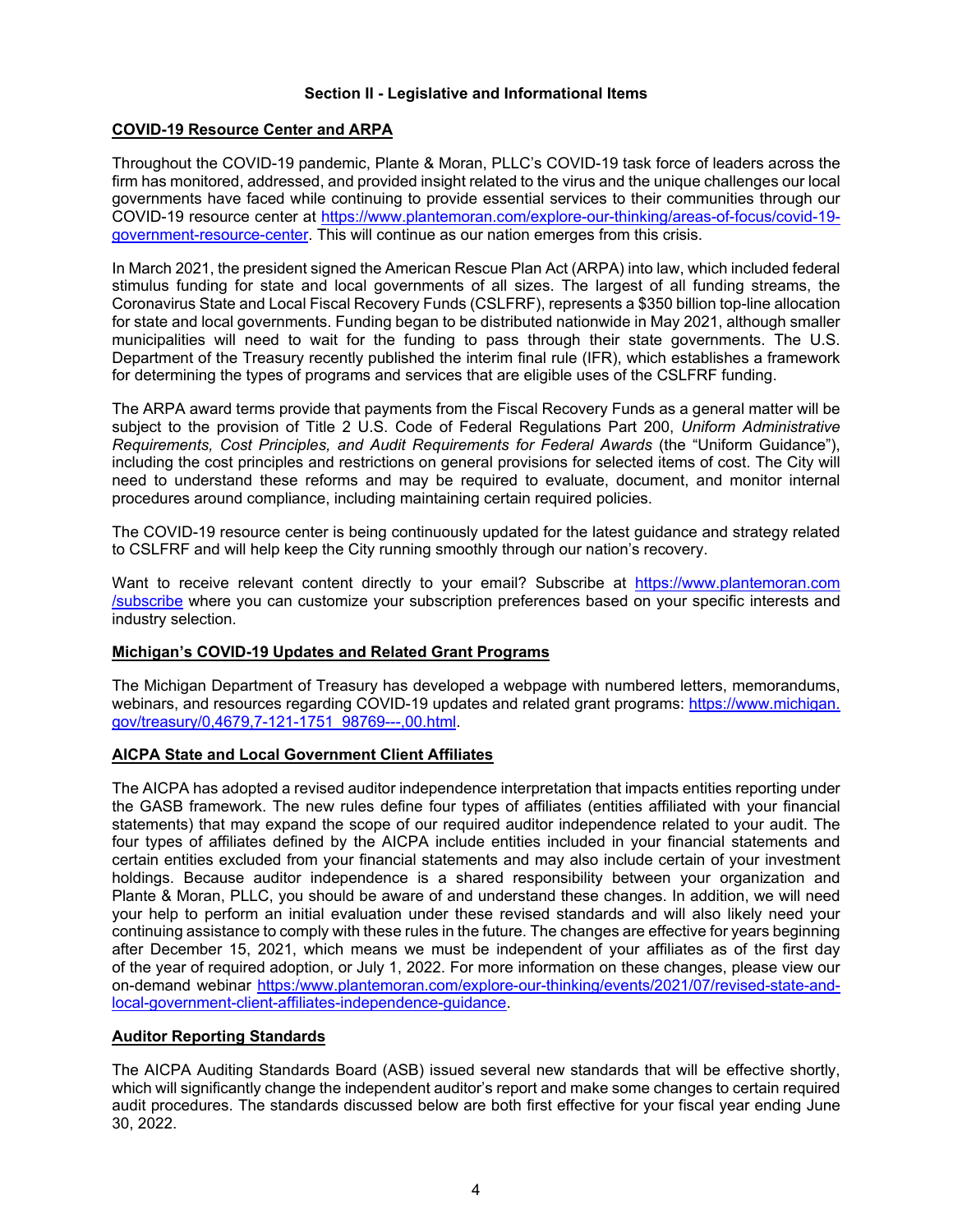Statement on Auditing Standards No. 137 addresses auditors' responsibilities relating to other information included in annual reports. This new standard may increase the scope of audit procedures and may result in some audit work being performed outside of the normal timing. To the extent that the City issues a document meeting the AICPA's definition of an annual report under the additional audit procedures will need to be performed on that separate document before it is issued.

Statement on Auditing Standards No. 134 requires changes in the form and content of the auditor's report issued as a result of an audit of financial statements in order to provide financial statement users with more meaningful information about the audit process and meaning of auditor opinions. This is the first significant change to auditors' reports in years.

Significant elements of the new standard include:

- Revision of order for elements of the opinion letter, including moving the auditor's opinion to the top of the letter
- Expansion of information to be included within a basis of opinion section and notification to the user that the auditor is required to be independent of the entity and meet other ethical responsibilities
- Explanation of how misstatements to financial statements are determined to be material
- Addition of definition of "reasonable assurance" and identifying that the risk of material misstatement due to fraud is greater than the risk due to error
- Enhanced reporting related to going concern, including a description of management's responsibilities when required by the applicable reporting framework
- Description of the auditor's responsibilities, including responsibilities relating to professional judgment and professional skepticism, internal controls, identification of risks of material misstatement to the financial statements, evaluation of accounting policies used, conclusion on the entity's ability to continue as a going concern, and the auditor's communications with those charged with governance

We are happy to discuss these changes with you so that you are well prepared.

### **Cybersecurity and Information Technology Controls**

Cyberattacks are on the rise across the globe, and the cost of these attacks is ever increasing. Because of these attacks, municipalities stand to lose their reputation, the ability to operate efficiently, and proprietary information or assets. Communities potentially can also be subject to financial and legal liabilities. Managing this issue is especially challenging because even a municipality with a highly mature cybersecurity risk management program still has a residual risk that a material cybersecurity breach could occur and not be detected in a timely manner. We understand that the technology department continues to monitor and evaluate this risk, which are critical best practices. Additionally, periodic assessments of the system in order to verify that the control environment is working as intended are key parts of measuring associated business risk. We encourage administration and those charged with governance to work with the technology team on this very important topic. If we can be of assistance in the process, we would be happy to do so.

### **Act 51 Report Due Date**

The Michigan Department of Transportation has granted an automatic 60-day extension to cities and villages that are required to file the Act 51 report. The updated policy will extend the Act 51 report deadline to be due within six months of the fiscal year end date, which will align with the due date for the audited financial statements. For cities and villages whose most current fiscal year ends before July 1, the Act 51 report must be submitted by December 31 to be included in the snow payment calculation (if eligible and qualified).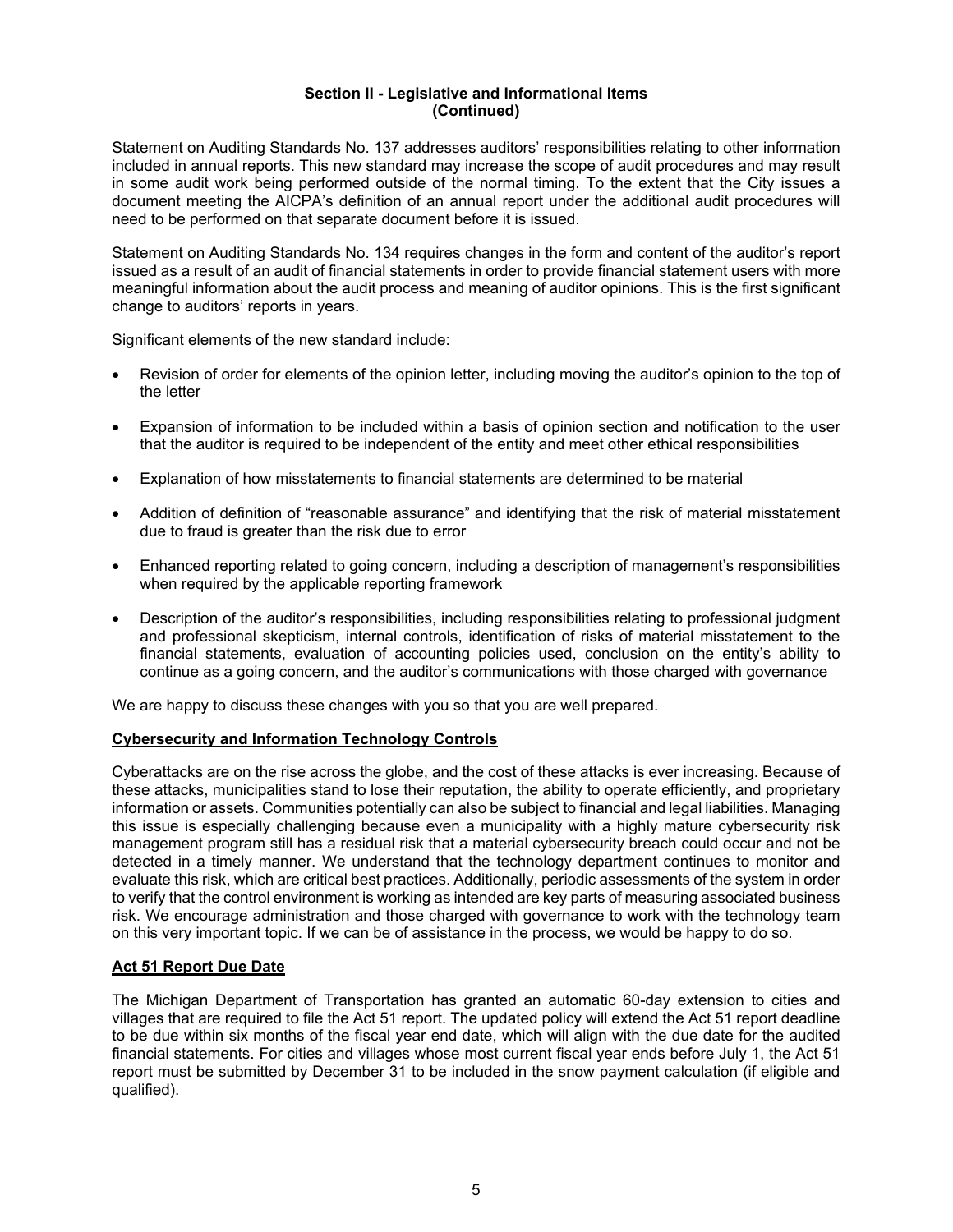This extension does not apply to counties. Counties are required to submit the Act 51 report to MDOT by May 1 every year, regardless of their fiscal year end.

# **Updated Uniform Chart of Accounts**

In April 2017, the State released an updated Uniform Chart of Accounts. Originally, local units of government were expected to comply with the changes beginning with June 30, 2018 year ends. However, the State has extended the deadline for compliance. On April 20, 2020, the State issued a memo that sets an implementation date for fiscal years ending on October 31, 2022 and thereafter. The State has committed to releasing various tools to help local units with implementation, including FAQs and clarification on which accounts should be used when implementing GASB 84. A final release of the chart of accounts was issued in November 2020 and is available at this link: https://www.michigan.gov/documents/ uniformchart 24524 7.pdf. This final version follows various exposure drafts and revisions in order to comply with changing GASB standards and statutory changes and reformats the document to make it more user-friendly. The Treasury will provide alerts for any guidance and resources, and local units can sign up for alerts at this link: https://public.govdelivery.com/accounts/MITREAS/subscriber/new?qsp=MITREAS\_1.

# **Revenue Sharing**

The fiscal year 2021 governor's budget recommendation includes \$1.4 billion for revenue sharing. Further details of the breakdown of this amount are available at https://www.michigan.gov/treasury/0,,7-121- 1751\_2197---,00.html.

In order to receive the City, Village, and Township Revenue Sharing (CVTRS) payments in FY 2021, qualified local units will once again need to comply with the same best practices as they did last year as follows:

- A citizen's guide to local finances with disclosure of unfunded liabilities
- Performance dashboard
- Debt service report
- Two-year budget projection

# **Rules Governing Management of Federal Programs**

The Office of Management and Budget (OMB) issued significant reforms to the compliance requirements that must be followed by nonfederal entities receiving federal funding related to awards on or after December 26, 2014. While these revisions were not too recent, the revisions were the most significant change to occur to federal grants management in recent history. While many communities have historically been below the \$750,000 single audit threshold, recent legislation provides for an increase in federal spending and, therefore, may be subject to an audit requirement; the City will need to understand these reforms and may be required to make changes to internal procedures, processes, and controls.

- **Cost Principles** There were certain changes made to allowable costs and significant changes in the area of time and effort reporting and indirect costs.
- **Administrative Requirements** Nonfederal entities receiving federal funding must adhere to revised rules related to administering federal awards. Most notably, the requirements may impact the City's procurement systems, including maintaining written conflict of interest policies and disclosures.

The City will need to ensure that consideration of the implementation of these regulations has occurred; if it has not, the City needs to work quickly to put the requirements into practice. Plante & Moran, PLLC has many experts in this area and welcomes any questions or needs you may have.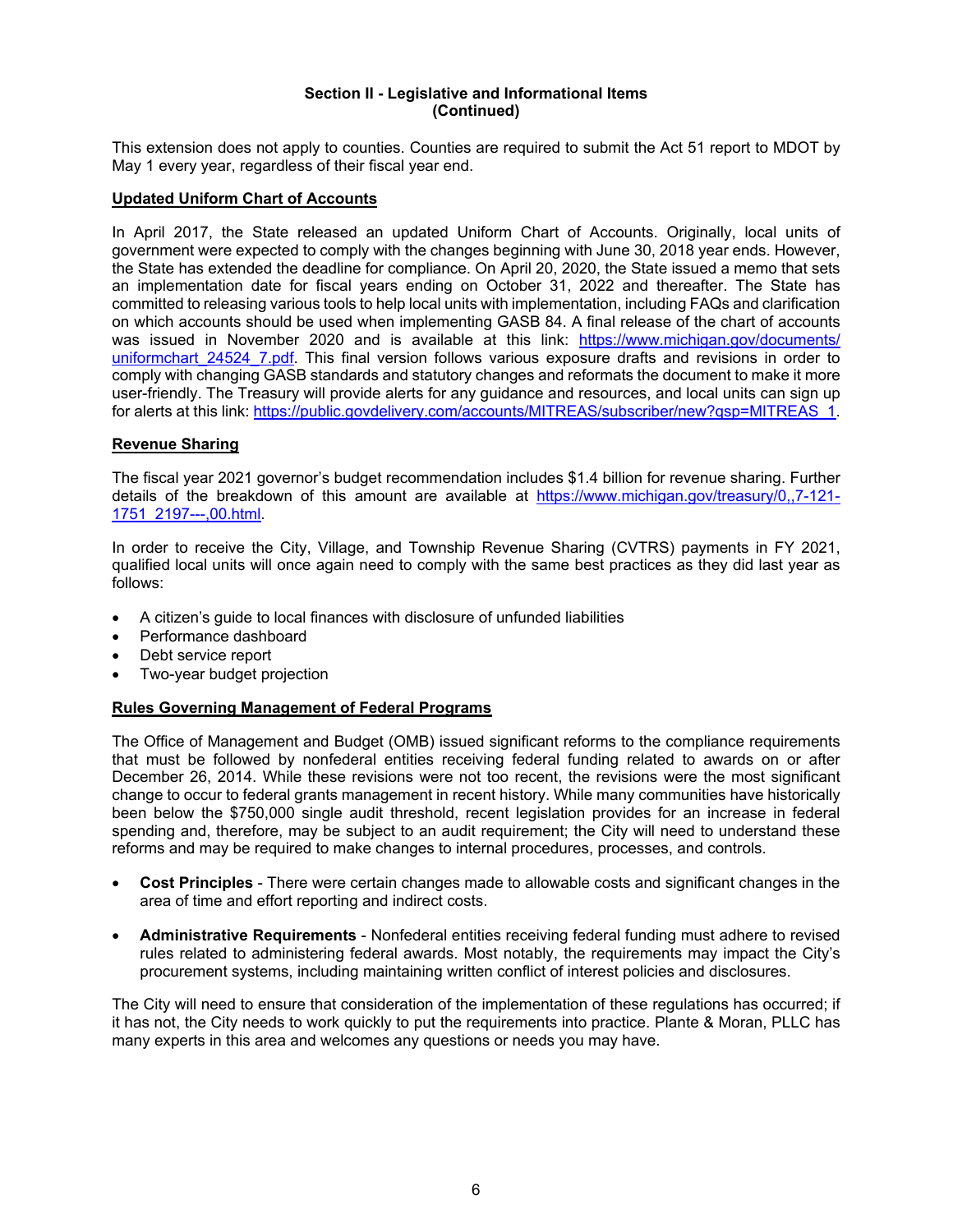### **Federal Procurement Threshold Changes**

The Office of Management and Budget has issued significant reforms to the compliance requirements that must be followed by nonfederal entities. The Office of Management and Budget recently issued Memorandum M-18-18, which provides guidance on changes to micropurchases and simplified acquisition threshold requirements. The key changes are as follows:

- Threshold for micropurchases is increased to \$10,000.
- Threshold for simplified acquisitions (small purchase procedures limit) increased to \$250,000.

Key adoption considerations for micropurchase and simplified acquisition thresholds include the following:

- During the original adoption of the Uniform Guidance procurement standards, were specific amounts included within the City's procurement policy, or were references to the Uniform Guidance sections or amounts as adjusted referenced? If specific amounts were referenced, the procurement policy will need to be updated to take advantage of the changes.
- If the City's procurement policy was written to allow for changes in amounts, the procedures will need to be updated to conform.
- If this change is inconsistent with other procurement policies within the organization, the City must decide how the policy will be enacted. Remember local ordinances in place may limit full utilization of changes.
- If the City has chosen not to fully adopt the change and maintain a lower threshold, then the City is not required to use these thresholds but cannot exceed them.

### **Legacy Costs**

Legacy costs and the challenge of funding them continue to be topics of discussion. GASB pronouncements of late have placed even more focus on the net long-term liability arising from these benefit promises by requiring governmental financial statements to reflect the net pension and OPEB liabilities. For many governments, these net liabilities are significant. In addition, Public Act 202 of 2017 has brought further focus on the funding level of these plans.

The following are the funding levels per the funding valuations for the last three years for both pension and OPEB:

| <b>Fiscal Year</b> | <b>Pension - Union</b> | <b>Pension - Nonunion</b> | <b>OPEB</b> |
|--------------------|------------------------|---------------------------|-------------|
| 2021               | 48.0%                  | 91.2%                     | 13.3%       |
| 2020               | 48.0%                  | 79.8%                     | 9.7%        |
| 2019               | 49.0%                  | 86.3%                     | 8.1%        |

Maintaining or even improving the funded status of the plan(s) is dependent upon a number of factors, including the government's contribution policies, its amortization policy for funding the unfunded actuarial accrued liability, its benefit levels, and the ability to make future changes to the plan.

That said, the challenge here is significant. We are happy to assist you in thinking through alternative ways to manage this liability.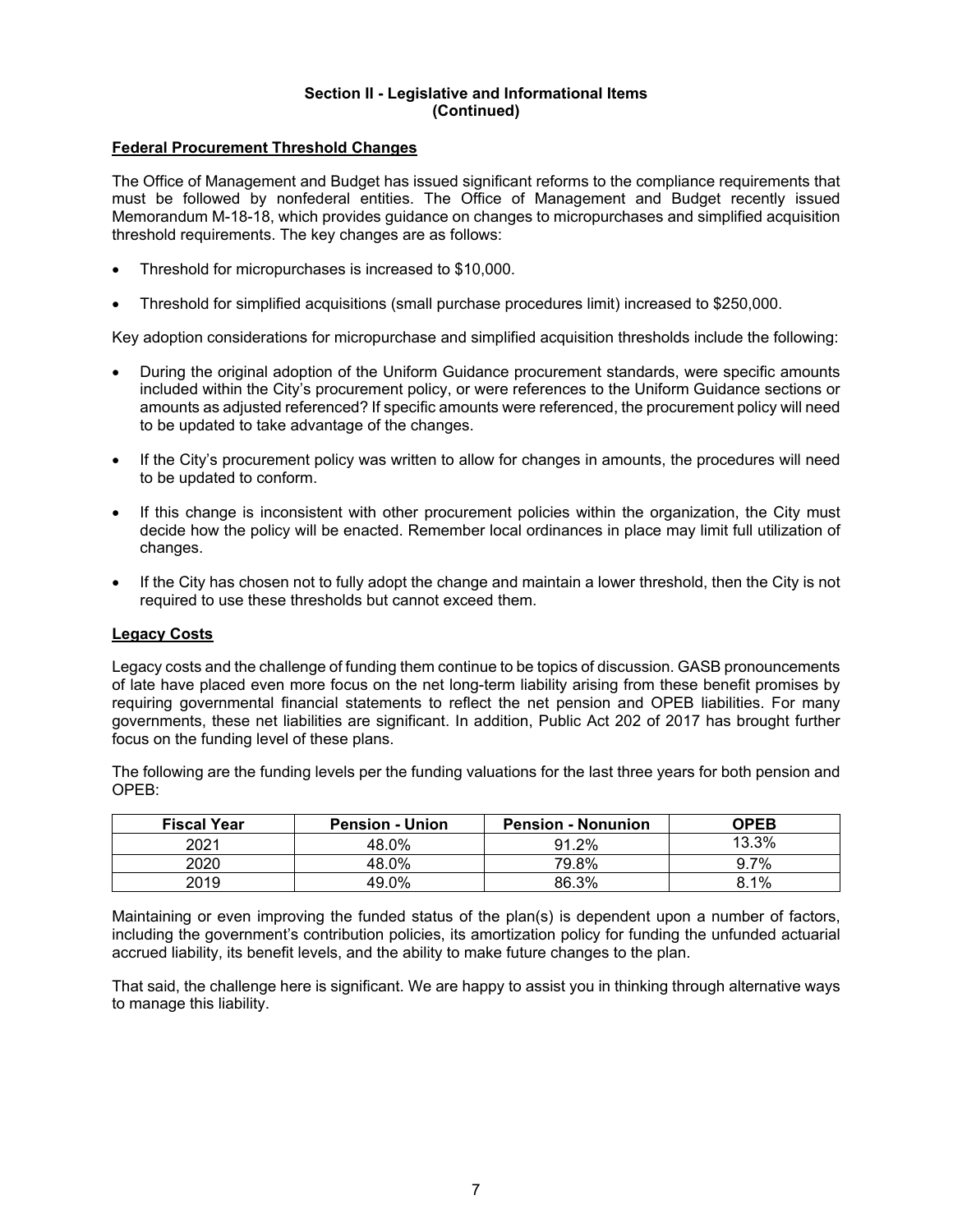### **Legacy Cost Reporting**

# *Public Act 530 of 2016*

On December 31, 2016, the governor signed Public Act 530 of 2016, which amends Public Act 314 of 1965, also known as Public Employee Retirement System Investment Act (PERSIA). This act was effective on March 29, 2017.

Under the prior act, communities were required to publish a summary annual report setting forth key information related to pension and retiree health care plans. The amendment requires that this summary annual report also be submitted to the Michigan Department of Treasury within 30 days of publication.

In addition, for any system (either pension or retiree health care) that is not funded at a level of at least 60 percent, the community must now post a report to its website indicating steps that are being undertaken to address the liability. In addition, this report must be submitted to the Department of Treasury within a reasonable time frame.

The legislation calls for the Department of Treasury to accumulate all of the reports and publish a summary of funding levels throughout the state.

# *Public Act 202 of 2017*

On January 5, 2018, the Michigan Department of Treasury released initial reporting requirements under Public Act 202 of 2017 (the "Act"), which were primary components of the Act. These reporting requirements apply to all local units of government that offer or provide defined benefit pension and/or defined benefit OPEB retirement benefits.

Local units began reporting funded ratios and contributions in accordance with these uniform assumptions starting with their fiscal year 2019 if their audited financial statements were based on an actuarial valuation issued after December 31, 2018. If their fiscal year 2019 audited financial statements were based on an actuarial valuation issued prior to December 31, 2018, the local units will begin reporting on these uniform assumptions starting with their fiscal year 2020.

On October 21, 2019, the Michigan Department of Treasury released the updated uniform assumptions to be used for fiscal year 2020. Beginning with fiscal year 2020 reporting, all local governments must utilize the updated fiscal year 2020 uniform assumptions. Each year moving forward, the annual uniform assumptions will be updated and are expected to be utilized within Form 5572, where indicated, for that fiscal year. Local governments may utilize roll-forward procedures in nonvaluation years utilizing any updates to the uniform assumptions to calculate the data.

This means that the local unit potentially may need three calculations: a funding valuation (if the local unit chooses to have different assumptions for funding purposes), a valuation that complies with GAAP to be used for financial statement reporting, and a calculation that complies with the State's new uniform assumptions.

The releases by the Department of Treasury include the letters titled "Public Act 202: Selection of the Uniform Assumptions" and "Public Act 202: Selection of the Uniform Assumptions for Fiscal Year 2020," Numbered Letter 2018-1, Form 5572, detailed instructions for completion of Form 5572, and a listing of frequently asked questions. All documents can be located at http://www.michigan.gov/treasury/0,4679,7- 121-1751\_51556\_84499---,00.html.

Form 5572 is due annually for both pension and OPEB plans provided by an employer no later than six months after the end of the fiscal year.

In addition to submitting this new form to the Department of Treasury, a local unit must also post this information either on its website or in a public place if it does not have a website. The governing body of a local unit will also need to receive a copy of this form, in accordance with the Act, but the Act does not require approval by the governing body before submission to the Treasury.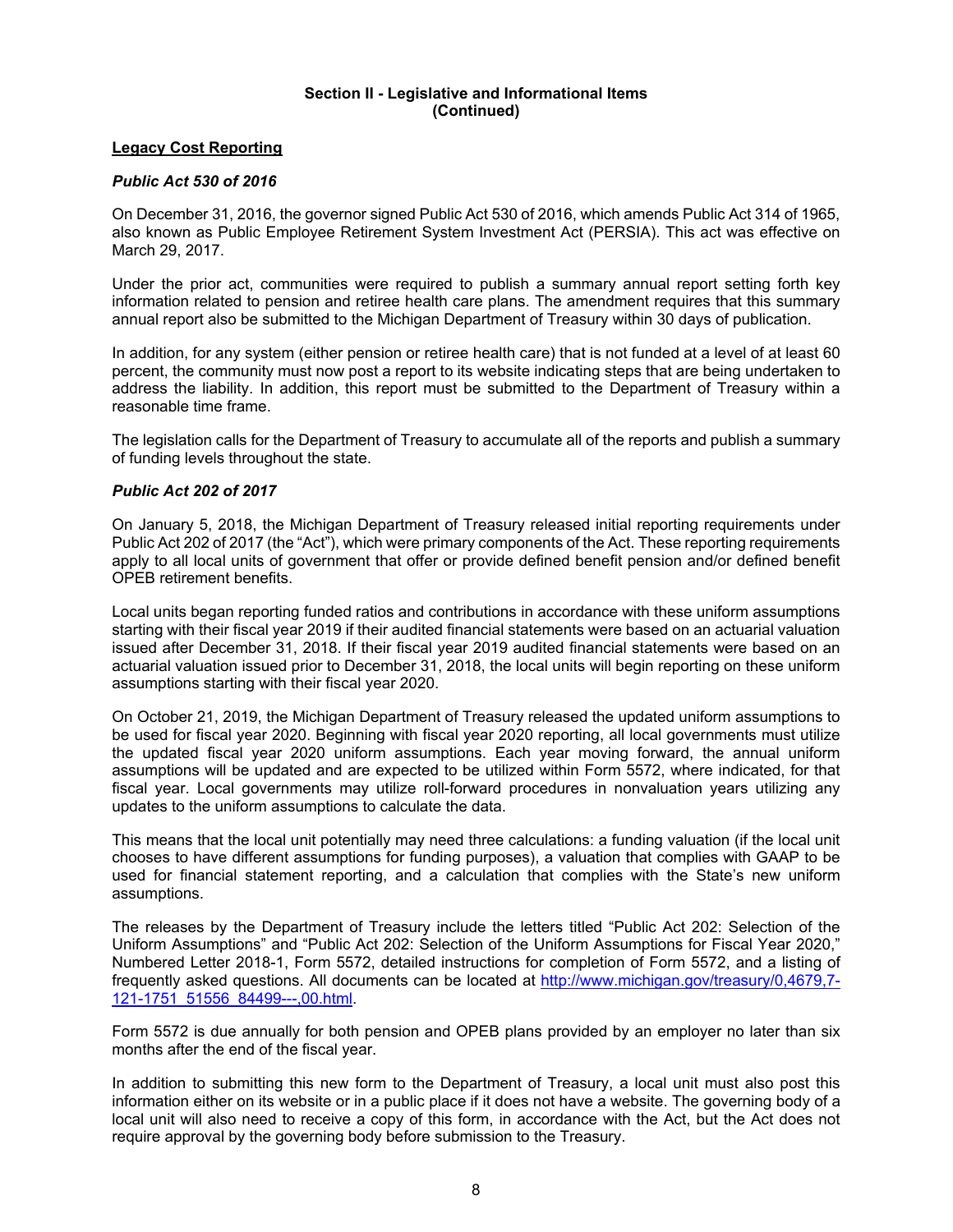Public Act 202 defines that a local unit of government is in underfunded status if any of the following apply:

- 1. OPEB Total plan assets are less than 40 percent of total plan liabilities according to the most recent annual report, and, for primary units of government\*, the annual required contribution for all of the retirement health systems of the local unit is greater than 12 percent of the local unit of government's governmental funds operations revenue.
- 2. Retirement pension plans Total plan assets are less than 60 percent of total plan liabilities according to the most recent annual report, and, for primary units of government, the annual required contribution for all of the retirement pension systems of the local unit is greater than 10 percent of the local unit of government's governmental funds operations revenue.

\*Primary units of government are cities, villages, townships, and counties.

If, after submission of Form 5572, the Treasury determines your community to have underfunded status, you will have the opportunity to file a waiver under Section 6 of the Act. The waiver needs to provide a plan for how the underfunding is being addressed. This waiver will then be submitted to the Treasury.

In the event that a local unit has underfunded plans and does not submit a waiver or the waiver is not approved, the Treasury will perform an internal review. The local unit will also need to submit a corrective action plan to the Municipal Stability Board (under Section 7 of the Act). The local unit will be responsible for creating the corrective action plan (CAP) and must begin implementation within 180 days of CAP approval. The corrective action plan will be monitored by the Municipal Stability Board for substantial compliance with the Act every two years, which will require the local unit to complete the CAP Monitoring Form. If, at any time after a CAP has been approved, the local unit determines its previous submission is no longer substantially in effect, the local unit may file an updated CAP.

For governments with OPEB plans, Section 4(l)(a)(i)(ii) of Public Act 202 of 2017 requires the local unit to pay retiree insurance premiums for the year, as well as the normal costs for the new employees hired after June 30, 2018. The actuary likely will need to calculate this number in order for governments to comply. In addition, if communities must essentially prefund this additional cost, those communities without a qualifying OPEB trust will need to consider where these contributions will go.

Questions should be directed via email to the Treasury offices at LocalRetirementReporting@michigan.gov or by visiting its website at www.Michigan.gov/LocalRetirementReporting.

### *Numbered Letter 2018-3*

On March 13, 2020, the Treasury issued Numbered Letter 2018-3 (Revised) as a revision to Numbered Letter 2018-3 that was first issued in September 2018. This revised numbered letter provides additional clarity and guidance for compliance with Public Act 202 related to the calculation and reporting of the actuarial determined contribution (ADC) for other postemployment benefit (OPEB) systems. The revision emphasized the following two key points:

- 1. The ADC, regardless of funding policy, must be calculated as the normal cost plus the amortization of the unfunded liability.
- 2. The ADC, calculated in accordance with the Act, must be reported in the audited financial statements. Note that OPEB plans that are not administrated through a trust are not required by GAAP to disclose the ADC in the required supplemental information section of the audited financial statements, but those plans should disclose this information in the footnotes to the financial statements, as required by this revised numbered letter.

Failure to calculate the ADC in compliance with this Numbered Letter 2018-3 (Revised) will be considered statutory noncompliance and shall be reported in the notes to the financial statements and result in an auditor finding for statutory noncompliance. Failure to report a compliance ADC in audited financial statements may result in the rejection of Form 5572 submissions and noncompliance with the Act and/or rejection of the local government's audited financial statements.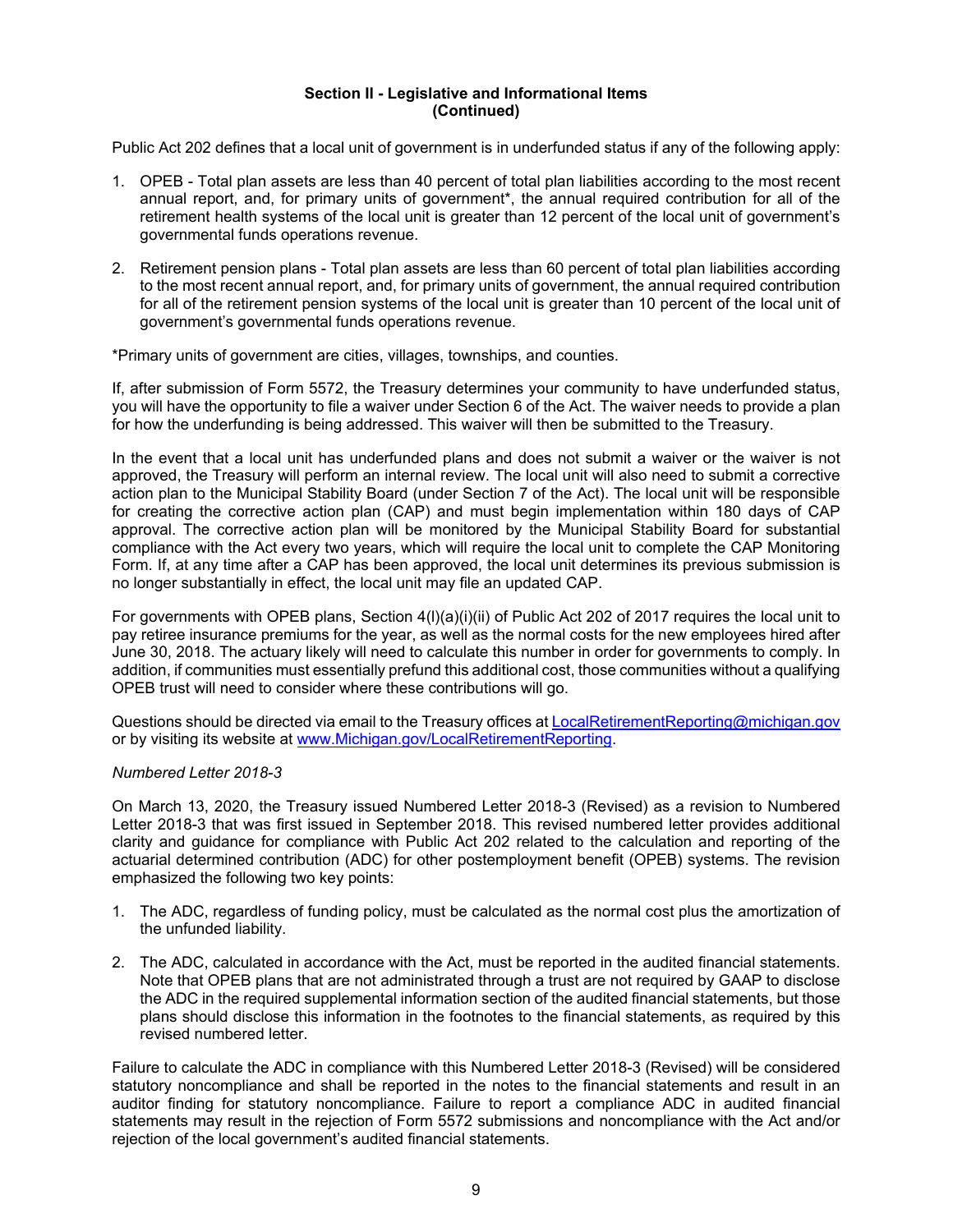# **Upcoming Accounting Standards Requiring Preparation**

### *GASB Statement No. 95 - Postponement of the Effective Dates of Certain Authoritative Guidance*

This new pronouncement was adopted in May 2020 and is effective immediately. This statement postpones the effective dates of the following pronouncements and implementation guides by one year:

- Statement No. 83, *Certain Asset Retirement Obligations*
- Statement No. 84, *Fiduciary Activities*
- Statement No. 88, *Certain Disclosures Related to Debt*
- Statement No. 89, *Accounting for Interest Cost Incurred before the End of a Construction Period*
- Statement No. 90, *Majority Equity Interests*
- Statement No. 91, *Conduit Debt Obligations*
- Statement No. 92, *Omnibus 2020*
- Statement No. 93, *Replacement of Interbank Offered Rates*
- Implementation Guide No. 2017-3, *Accounting and Financial Reporting for Postemployment Benefits Other Than Pensions (and Certain Issues Related to OPEB Plan Reporting)*
- Implementation Guide No. 2018-1, *Implementation Guidance Update 2018*
- Implementation Guide No. 2019-1, *Implementation Guidance Update 2019*
- Implementation Guide No. 2019-2*, Fiduciary Activities*

The effective dates of the following pronouncement and implementation guide are postponed by 18 months:

- Statement No. 87, *Leases*
- Implementation Guide No. 2019-3, *Leases*

### *GASB Statement No. 87 - Leases*

This new accounting pronouncement will be effective for reporting periods beginning after December 15, 2019 (June 15, 2021 after extension within GASB Statement No. 95). This statement requires recognition of certain lease assets and liabilities for leases that previously were classified as operating leases and recognized as inflows of resources or outflows of resources based on the payment provisions of the contract. It establishes a single model for lease accounting based on the foundational principle that leases are financings of the right to use an underlying asset. Under this statement, a lessee is required to recognize a lease liability and an intangible right-to-use lease asset, and a lessor is required to recognize a lease receivable and a deferred inflow of resources.

We recommend beginning to accumulate information now related to all significant lease agreements in order to more efficiently implement this new standard once it becomes effective.

Plante & Moran, PLLC will be providing trainings and other resources to our clients in the coming months to help prepare for the implementation of all these new standards. In the interim, please reach out to your engagement team for assistance in getting started.